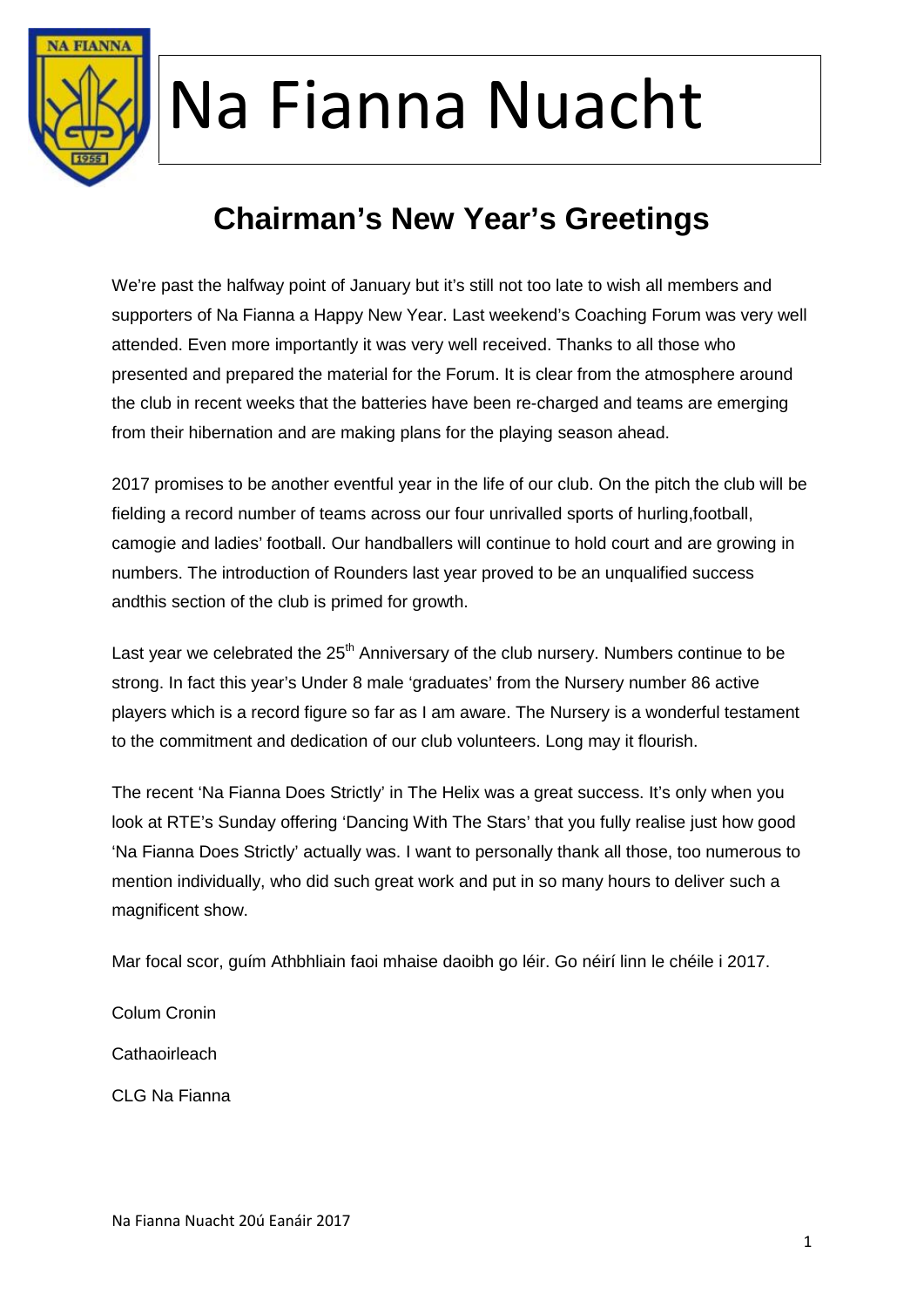

### **Club Lotto Jackpot Won!**

It had to happen sometime and it eventually did this week. The Club Lotto Jackpot of €20,000 which had been running since the middle of September was finally won and the single winner was announced at last Monday night's draw as Mr Aidan Moffitt from Sligo. Pictured below at Thursday night's presentation is the lucky winner with winning ticket seller Vinny Caffrey and Cathaoirleach CLG Na Fianna Colum Cronin.



Back to normal again next week when the Jackpot will be a respectable €5,750, so let's see how long this one lasts. See Club website www.clgnafianna.ie for application forms and direct debit mandates or get your lotto envelopes from Members' bar or usual sources.

### **Thanks For Your Christmas Trees!**

Many thanks to all who contributed to our recent very successful Christmas Tree Collection fundraiser. This was the fifth year that the collection was run and the number of trees collected has increased each year. From very early on Saturday morning the dedicated team of Na Fianna collectors hit the local neighbourhood and spirited away the last remains of Christmas 2016.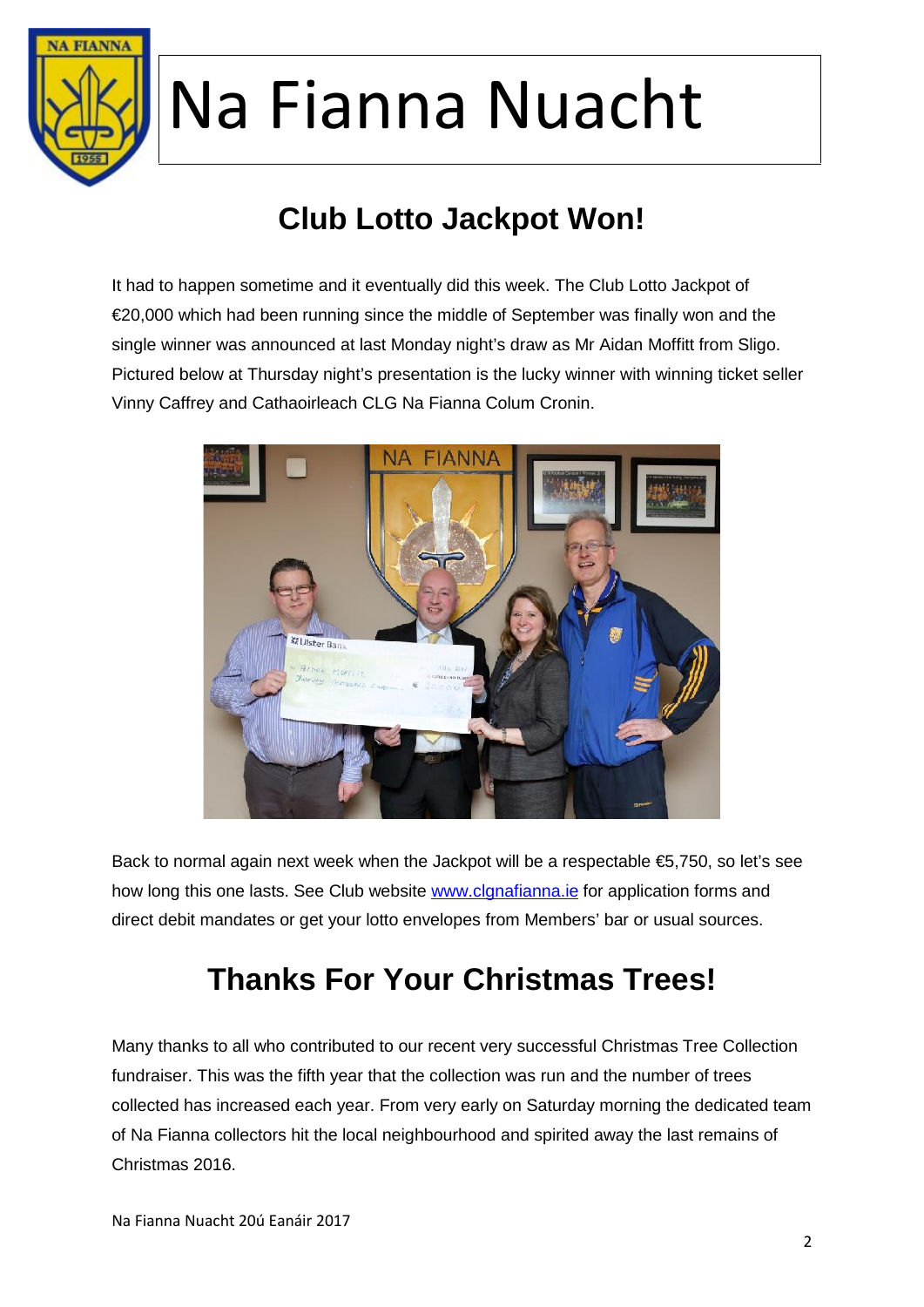

Any outstanding payments for trees collected should be returned in an envelope clearly marked "Christmas Tree Collection Service" to the Club office or bar as soon as possible. Please also include your name and address.



The 2017 Christmas Tree Collection Team: Kevin O'Sullivan, Eamonn Potter, Eoin Flaherty, Ciarán McHugh, Niall Brennan, Donal Ryan, Darren Fanning, Joe Murphy, Cormac O'Sullivan, Martin Quilty, Eoin McCabe, Liam Burke, Christy Donnelly, Tom Ryan, Jim Heffernan, Martin Rabbitte, Tony Kelly, Dick Shanahan, Greg Whooley, John O'Dea, Seamus McHugh, Michael Ryan, Paul McDonnell, Gabriel Travers, Karl Cummins, Tyrone Falls, Gerry Gray & Pat Breen. The following team distributed cards and flyers: Micheál Murphy, Patrick Skelly, Kevin Burke, Tyrone Falls and Ruairí Falls. Also, thanks to Philip Mongey and Cormac O'Donnchu for the use of their vehicles, and to Ciara, Kay, Gráinne and everyone who helped with tea and sandwiches. Thanks also to all the local tree sellers who attached our business card to the trees they were selling.

Having your tree collected is much easier and cheaper than having your car valeted! Anyone who hasn't used the service, please consider us next year!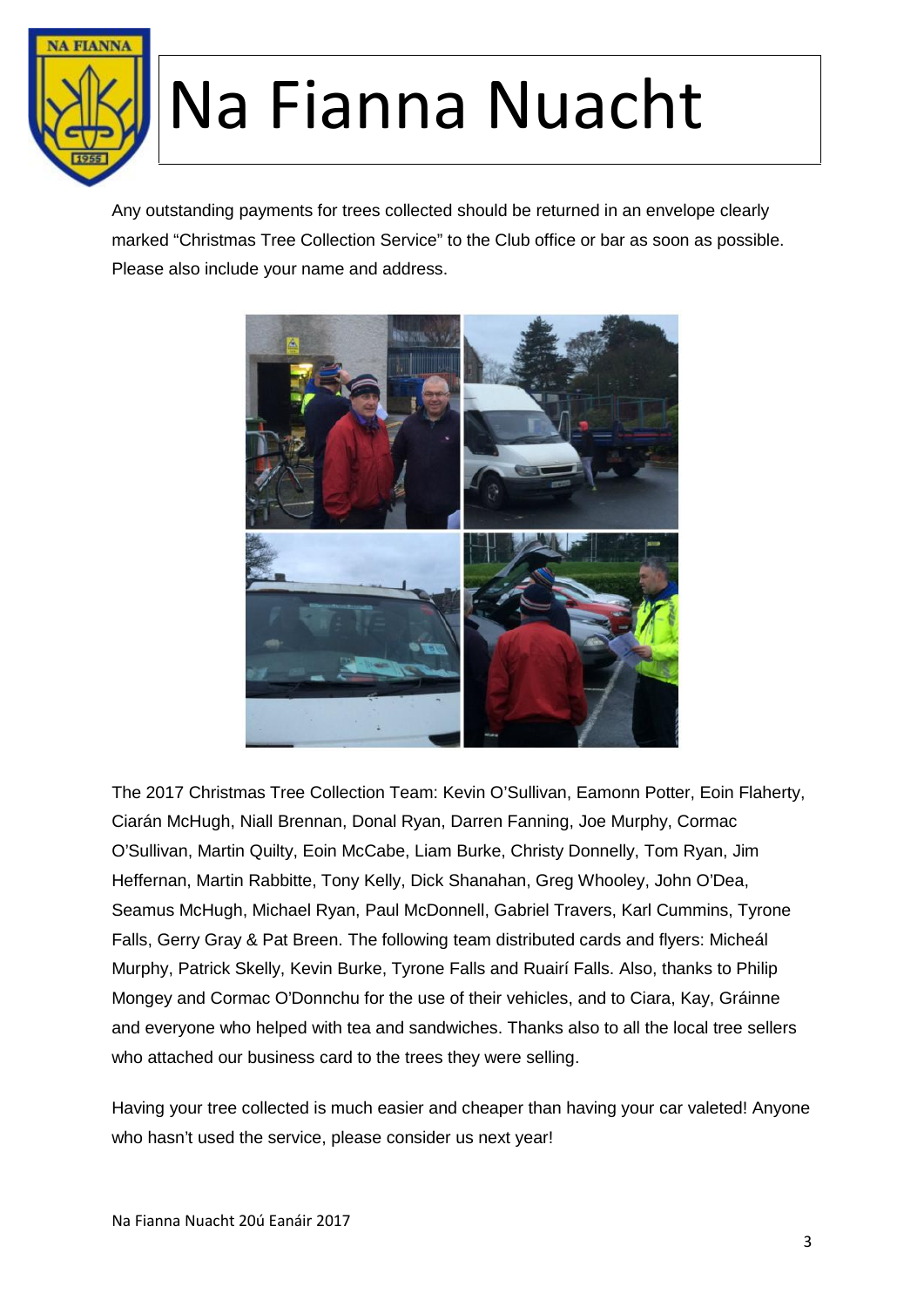

#### **Annual Juvenile Coaching Forum**



Thanks to all who attended last Saturday's Juvenile Coaching Forum. The day was a credit to the organisers for pulling together an impressive programme which was well received by those who attended. Watch out for some interesting and unusual training drills in the weeks to come as a result of Saturday's forum.

### **Members' Subscriptions**

Members' subscriptions are due and payable since the AGM. Details of subscription rates and methods of payment are on the Club website http://www.clgnafianna.com/?page\_id=1028 . Subscriptions can be paid on Saturdays in the Club or at the office during normal opening hours (9.30am to 1pm Mon –Fri).

#### **Club Shops**

Both shops open tomorrow, Saturday 21<sup>st</sup> January. Hurley shop open 9-12 while Club shop reopens for first time since Christmas and will trade from 9-1pm.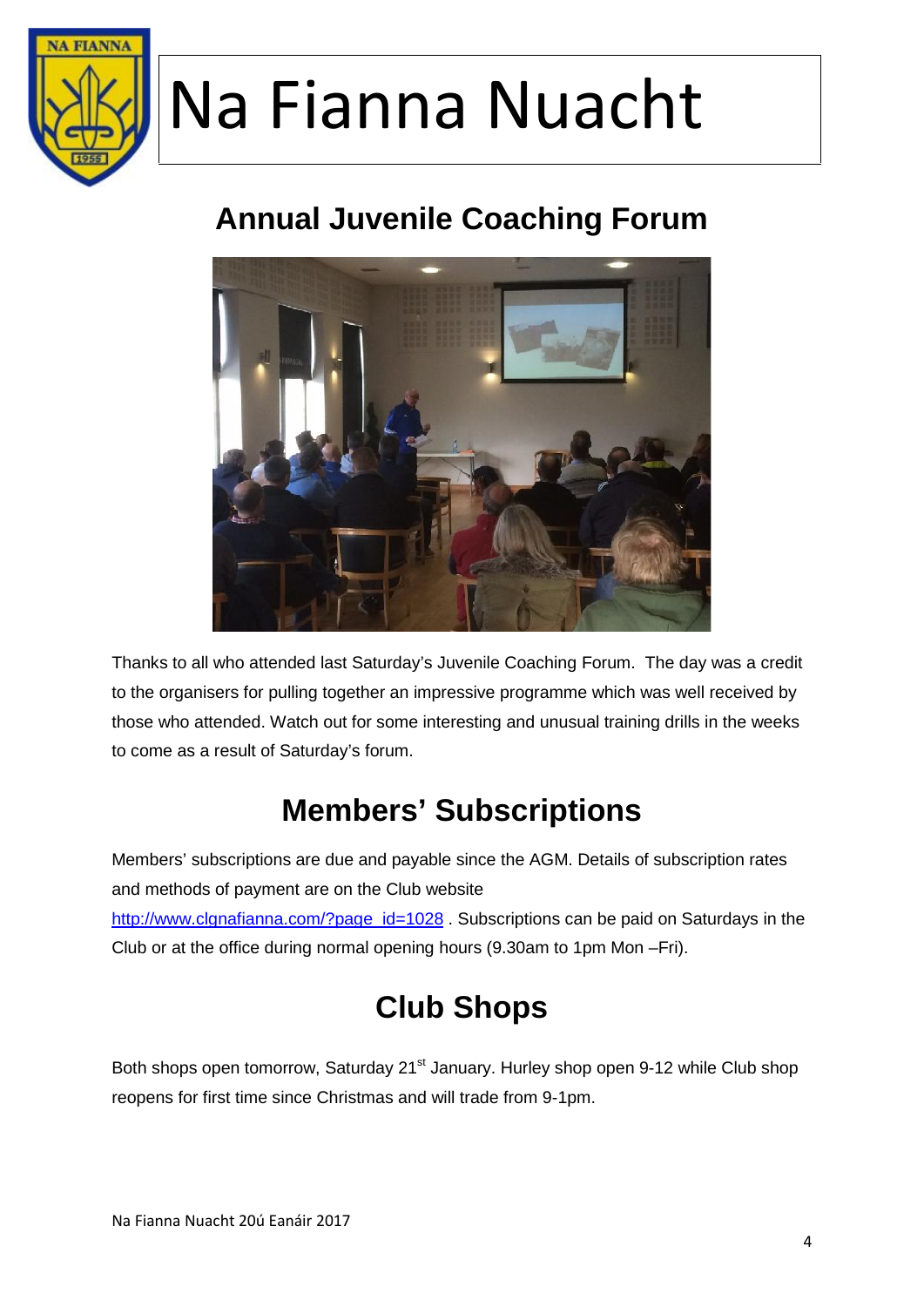

#### **Annual Club Mass**



The Annual Mass took place on Sunday  $8<sup>th</sup>$  January in Áras na bhFiann. As usual a large crowd gathered to celebrate the lives of past members and friends who have contributed so much to our lives in the club. This year we remembered 55 people connected to members who passed on during the year and we remembered 4 past members who went to their final resting place. Fr Eoin Murphy (himself a member) presided and he reminded us as Christians of the need to stand up and be counted in this world and that's not a bad metaphor for any player or indeed member of a club. We are grateful to all who participated but particularly to the small committee who pull this together every year, Padraigin Breathnach, Ann Ryan and Johnny Quinn.

#### **Facilities Update**

A quick January update from the Club's Facilities Committee on planned works;

Collinstown—The next pitch.

Facilities Committee and members of Club Executive have recently "walked the ground" at Collinstown and other pitches. We acknowledged the good work we had done so far and set out our aspiration to take the key steps to develop the next pitch at Collinstown. We have commenced last Saturday, 14<sup>th</sup> Jan, with the initial work of cutting back the boundary hedges

Na Fianna Nuacht 20ú Eanáir 2017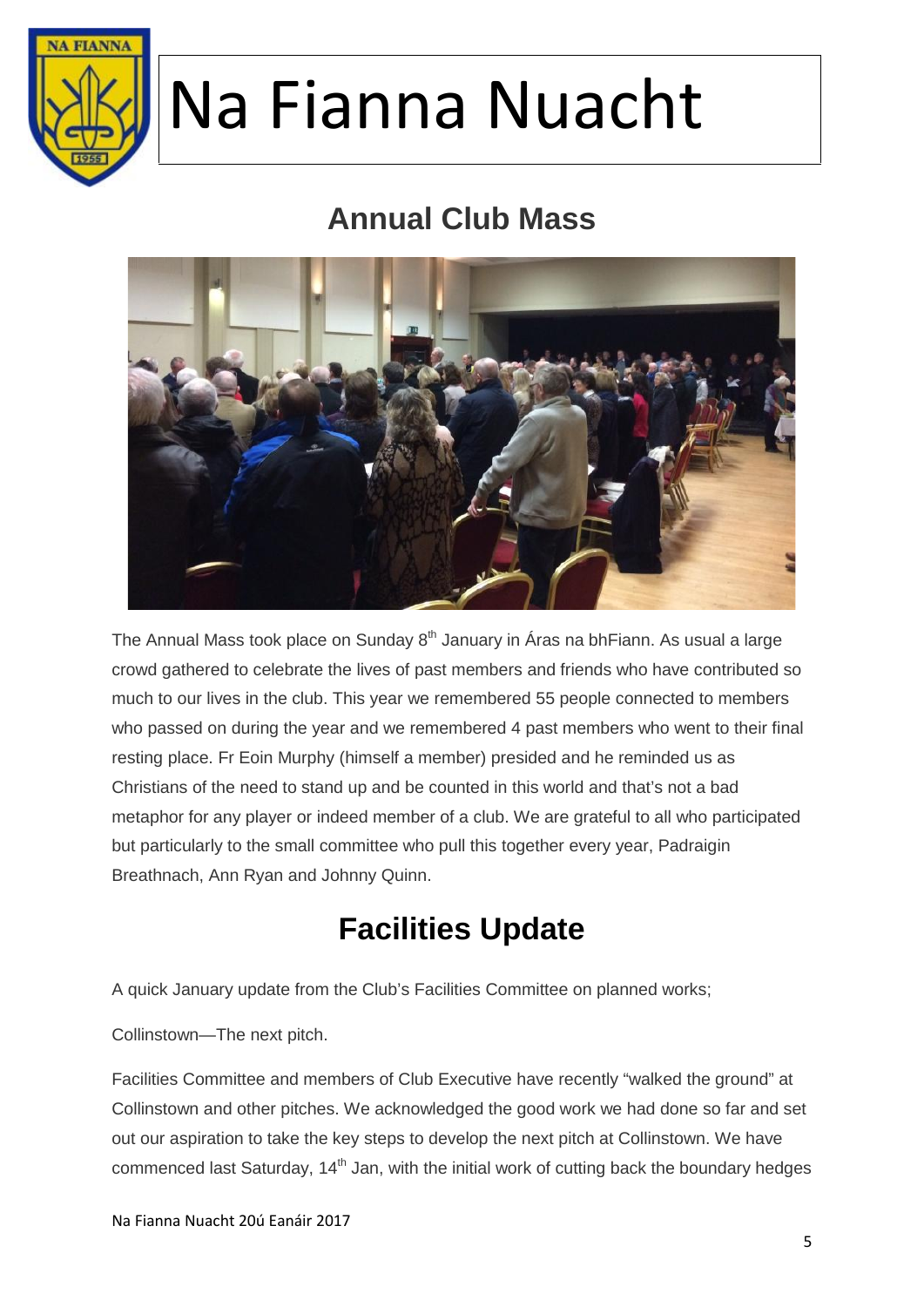

and all the growth on stumps throughout the remaining 3.5 acres/almost 2 hectares. We are on site there on all the remaining Saturdays of January from 9am to 12 noon; we will then see how things are for February. Help is needed to do this volunteer work; it saves thousands of euros in cost as we drive on to make a full juvenile pitch here. Live bodies needed; cuppa tea/coffee also on the go. Any timber suitable for burning can be taken away by volunteers who give a dig out on this project. Contact Martin at 087-9092732 for details. Contractor to dig up roots, plough and prepare the ground, sow the seed etc is in the process of being selected. Goal posts and ball catching nets will be put up in due course and it will be open for play early next year. This project is being funding through dedicated additional donations over and above subs etc; contact Donal Ring as Treasurer to sort out arrangements.

#### Facilities –Updates

Tons of work going on to submit bids for National Sports and plan for completion of Club funded projects; upgrade to surface etc of smaller all weather, ball catching nets at all areas in Mobhi Rd, items inside clubhouse etc. Grass cutting machines being serviced, including dedicated tractor and mower which has been purchased through donations and is located on site at Collinstown. We also have plans to have a go at putting all weather type strips of material into the goalmouths with a priority of St Vincents School. Dedicated defibrillators is also in the process of being set up in Collinstown; keep an eye out for upcoming training and sincere thanks to Mary Davis for her help on this life-saving project.

#### Garden Tools

We would like to acknowledge donation of a set of gardening implements and maintenance tools recently. We would appreciate if you would consider donating you "previously loved" shovels, digging forks, sweeping brushes, hedge clippers, wrench sets etc as you do an upgrade as part of spring cleaning and getting stuck in on the garden etc for 2017. Lawnmowers, chainsaws, strimmers etc also gratefully accepted. Contact Martin for details.

#### **U-21B Football Championship**

Our U-21B Footballers are looking for your support in tomorrow's Championship semi-final away at 2pm against Fingal Ravens. Best of luck lads, all support welcome.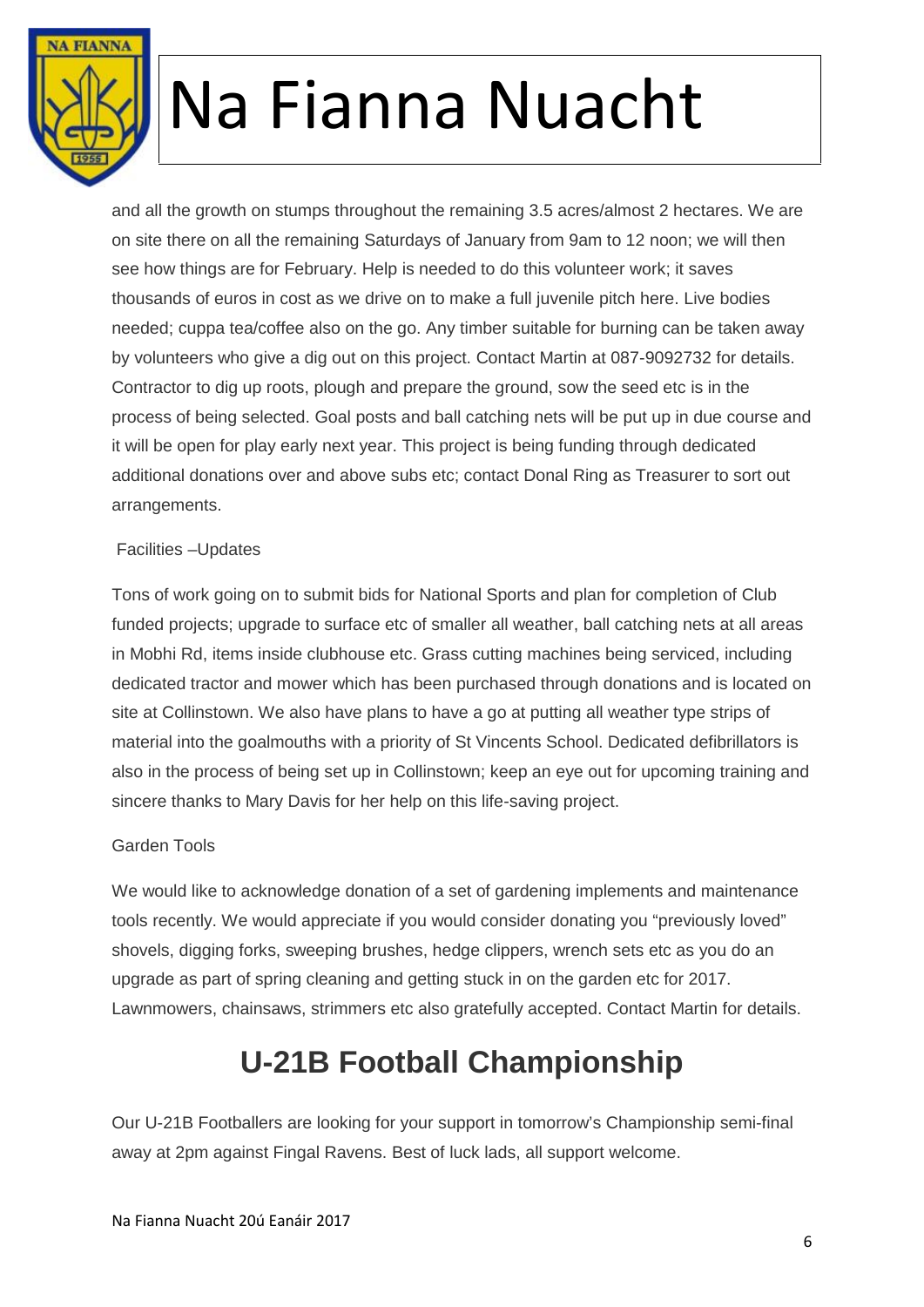

### **C'mon Na Fianna! – Na Fianna abú!**

Nathanna gríosaithe do mheantóirí – Phrases of encouragement for mentors. An tseachtain seo táimid ag díriú ar iomáint agus ar chamógaíocht… This week we are concentrating on hurling and camogie…

[At first training session back why not try this]: Bliain úr faoi mhaise dhaoibh a bhuachaillí / a chailíní. Happy New Year to you, boys / girls. Go mbeirimid beo ag an am seo arís! – May we all be here again same time next year!

Coimeád greim ar an sliotar – Keep a hold of the sliotar

Coimeád greim air – Hold onto it

Ardaigh é – Lift it

Ardaigh i do lámh é – Lift it into your hand

Ardaigh i do ghlac é – Lift it into your hand

Buail íseal é – Strike it low

Buail ard é – Strike it high

Pas láimhe! – Handpass!

Mo cheol thú – You're great (well done) [said when a player does something well or tries really hard on the pitch]

#### **Juno At Na Fianna**



Draíocht Players make their annual visit to Na Fianna on Friday 17th February at 8pm to present the O'Casey classic Juno and the Paycock as a Club fundraiser. Tickets will go on sale shortly, details to be advised, and will cost €10 each. Not to be missed.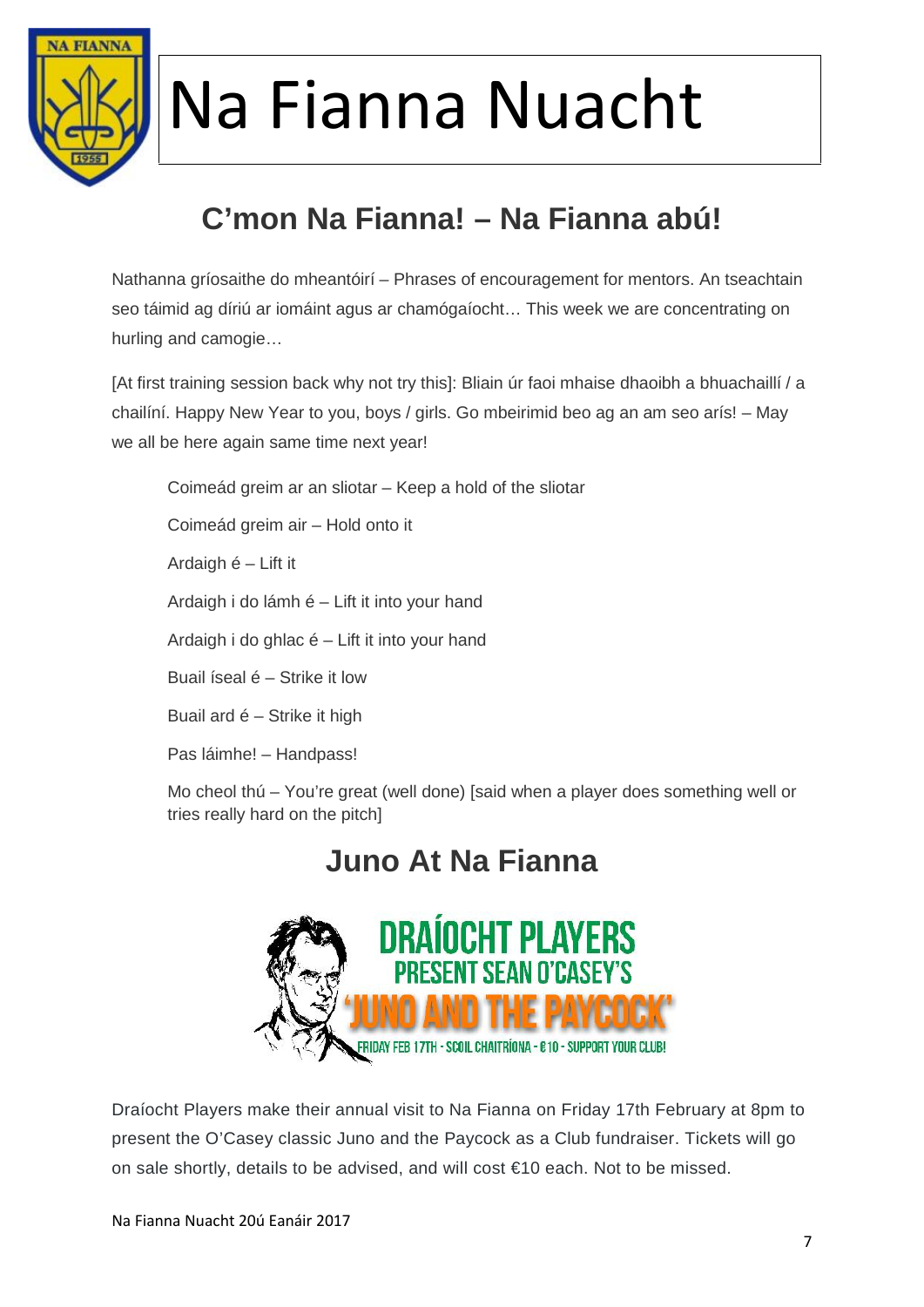

### **2009 Boys & Corrigans Join Forces**



2009 Boys freshly out of Nursery and are now with the big boys and raring to go. They have recently received sponsorship from Corrigan's Butchers, Fitzmaurice Road, Ballygall for training bibs for the upcoming season and are getting really excited for what's coming next……must be all that red meat!

### **Scoil Chaitríona Final Win**

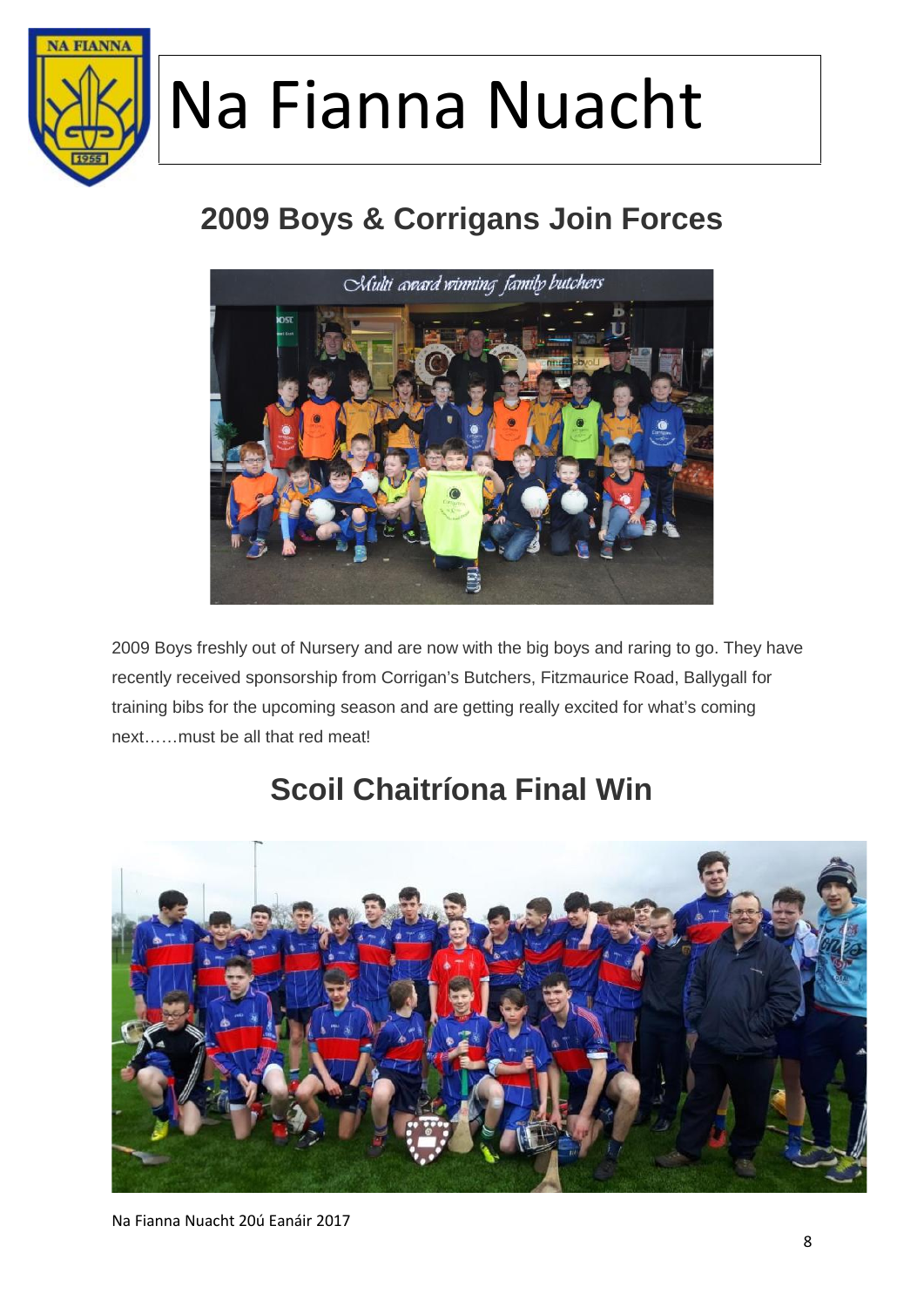

Congrats to Scoil Chaitriona on their Dublin Schools Junior C Hurling final win in Abbottstown last Monday. A 2-14 to 1-5 win against Rathcoole saw the title head to Mobhi Road. Strong na Fianna representation included Séimí Ó Cathasaigh, Cuan McGuinness, Liam Gaughran, Tiarnán McCabe, Daire Ó Cuilleagáin, Ciaran Brennan, Adam Rafter, Sean O'Sullivan, Cillian Ross, Gavin Healy, Eoghan Gaugran. Maith sibh lads.

### **Christmassy Concert – Review**

The Na Fianna Christmassy Concert which took place in the Hall on the 16<sup>th</sup> December last was a lovely night. It said on the tickets 8pm sharp and at 8pm, satisfied that the audience were nourished enough by the mulled wine on offer, MC for the evening, Mairtin Mac Coniomaire took to the stage. He introduced 'CÓRus'- the forty singers who were to set the high standard for the night's entertainment. (These singers, including some Na Fianna members, practice every Tuesday in the Mobhi Suite.) Under their conductor and musical director Mary Lowe they performed 'The Christmas Song', 'Shoop Shoop', then a choral version of 'O Holy Night' and ended their set with an enthusiastic rendition of 'Jingle Bell Rock'.



Although she looked a diminutive figure on the stage, emptied of the 40 choristers, our own Darina Gallagher complete with her ukulele, was unfazed when all eyes turned on her. Following an amusing introduction she gave a confident even cheeky performance of 'Santa

Na Fianna Nuacht 20ú Eanáir 2017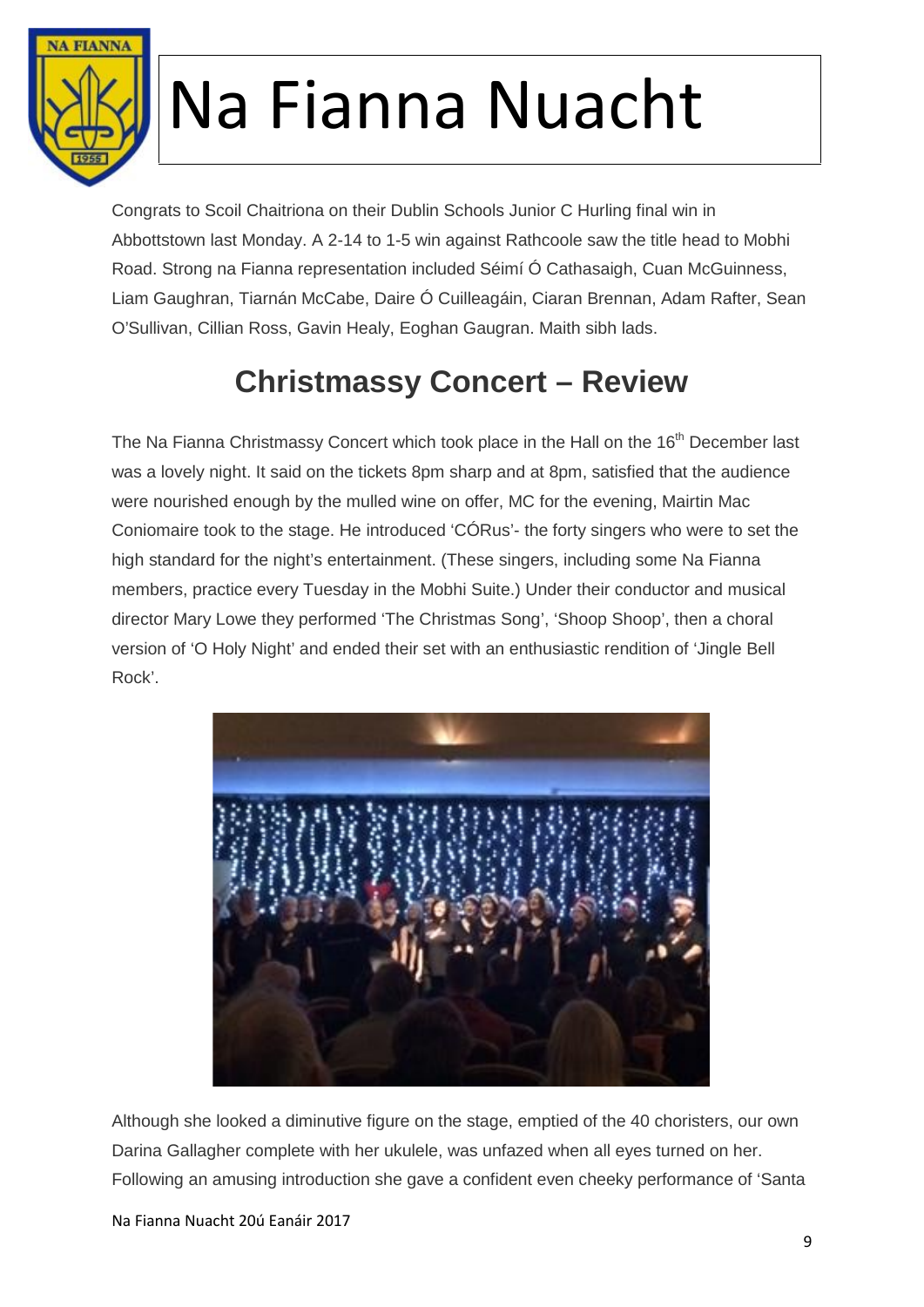

Baby'. Mairtin Mac Coniomaire took time out from his MC job to give us a rousing version of 'Down the Glen One Easter Morn' ably assisted by Colm King on Guitar.

Katie King followed with a haunting performance of 'Down by the Glen Side'. Katie, Darina and Mairtin showed that they are as much at home with an attentive audience in a concert setting as they are in the 'hurly burley' of a Na Fianna Thursday 'seasún'. Colm no stranger to any stage, changed instruments to fill the hall with the romantic sounds of his Mandolin playing the theme music of the film 'Doctor Zhivigo' other wise known as the 'Lara Theme'.

The first of our visitor soloists was teenager Eyna Murphy. Her 'Christmas Shoes' was a reminder that Christmas can be the best of times and the worst of times She delicately captured the pathos (as only a teen could) of how a fellow teen wanted to buy shoes for his dying mother. Dry eyes were in short supply. In contrast our next visitor Dermod Lynskey (who graced many a stage at home and abroad) set out to put a smile on our faces. To describe him as a comedian is probably a misnomer because he is at heart a storyteller and actor. By allowing us a glimpse into his repertoire he led us into the interval with a smile on our faces and quite anticipation for the second half.

The rest of the concert was taken over by visiting soloists and choir. Well almost, Éamonn Murphy being the lone voice from Na Fianna. There is no better way to start the second half then with the unexpected. Miles O Brian did just that when he 'lifted the roof'' with his singing of 'O solo Mio'. If that wasn't enough, Pavarotti must have applauded from his celestial home, when Myles took on the high notes of 'Nessum Dorma'. This was going to be a hard act to follow and expectations were high when Sarah Lawlor took to the stage. Any doubts there may have been were dispelled when Sarah's velvet voice strong enough to fill the hall took on 'Quendo Me'nro' and 'Have Yourself a Merry Christmas'. London featured in the next two numbers.

Linsey Dempsey proved that she two could hit the high notes in 'A nightingale sang in Berkley Square'. Éamonn Murphy mimicked a 'love sick' gentleman from 'MY Fair Lady' when singing 'I Have Often Walked Down the Street Before'. Linsey and Éamonn then teamed up to sing the 'The Merry Widow Waltz'.

Ros O Flaherty gave us 'If Ever I Would Leave You' but his performance will be particularly remembered for his sensitive singing of 'Bring Him Home' from 'Les Miserables'. This set was completed on a high note when Sahara Éamonn and Ros backed Linsey in singing 'O